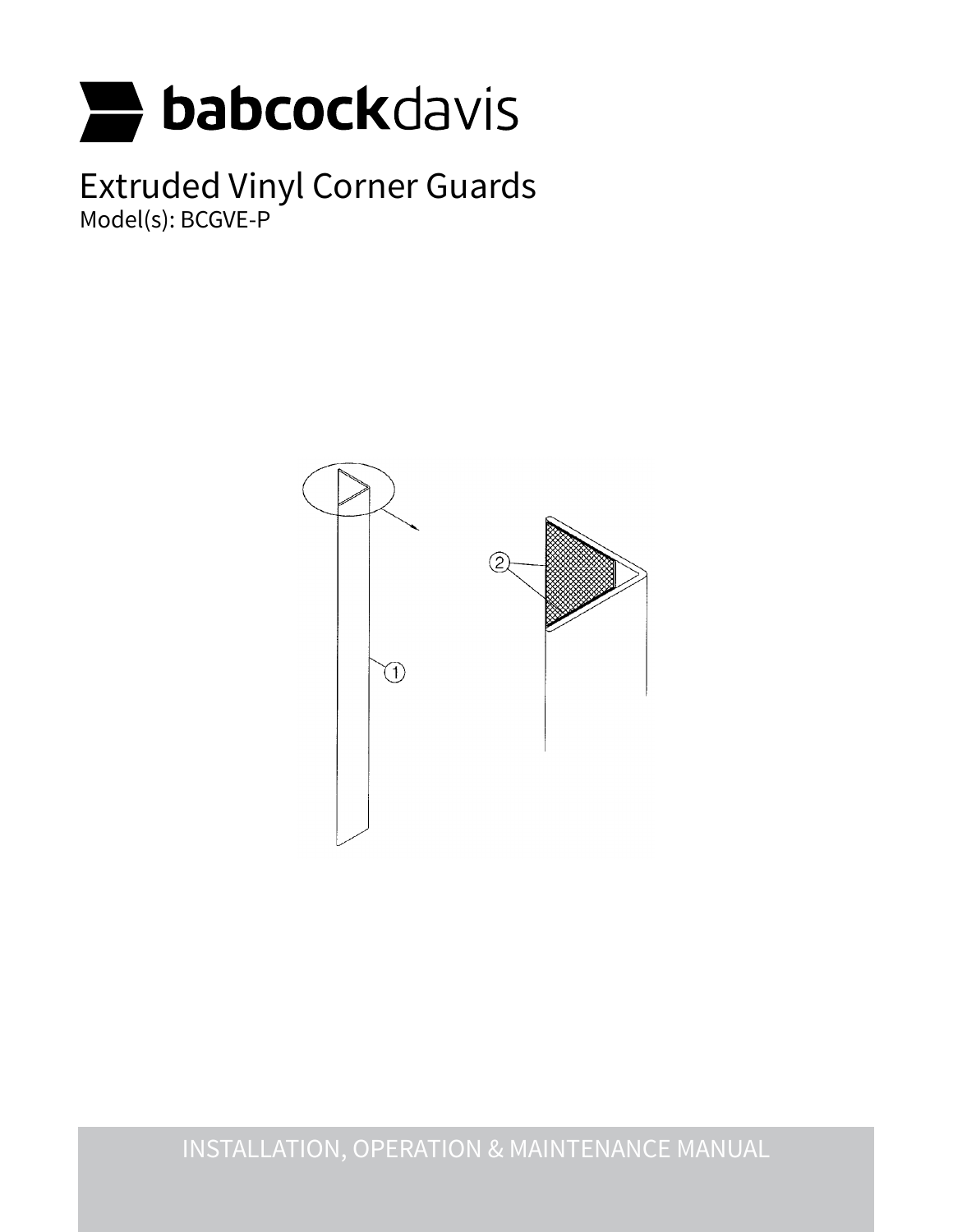# Table of Contents

**Copyright** 2017 by Babcock-Davis. All rights reserved.

This document contains proprietary information. No part of this document may be reproduced without the prior written consent of Babcock-Davis.

#### **Note**

The information in this document is subject to change without notice.

# **General Safety Precautions**

Improper selection, installation, or use can cause personal injury or property damage. It is solely the responsibility of the user, through its own analysis to select products suitable for their specific application requirements, ensure they are properly maintained, and limit their use to its intended purpose.

Follow proper local, state and federal regulations for proper installation and operation requirements.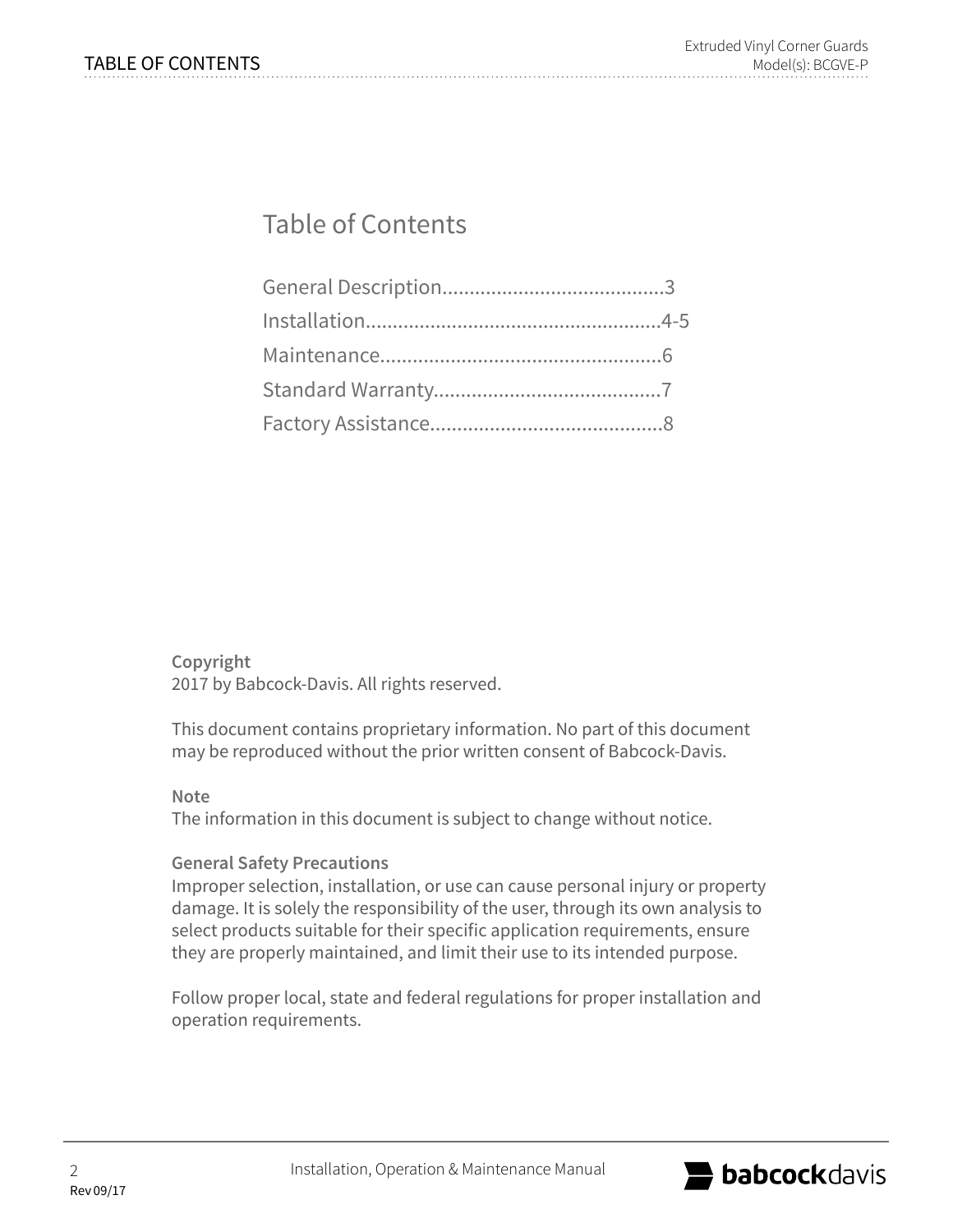general description

Extruded vinyl corner guards are designed for years of safe building use. Proper installation of the corner guards is critical to the product's performance. The following are general instructions for installing, maintaining and cleaning vinyl corner guards. These are recommended general guidelines only. Locally accepted installation practices and procedures should be followed to ensure a system that meets all local code requirements.

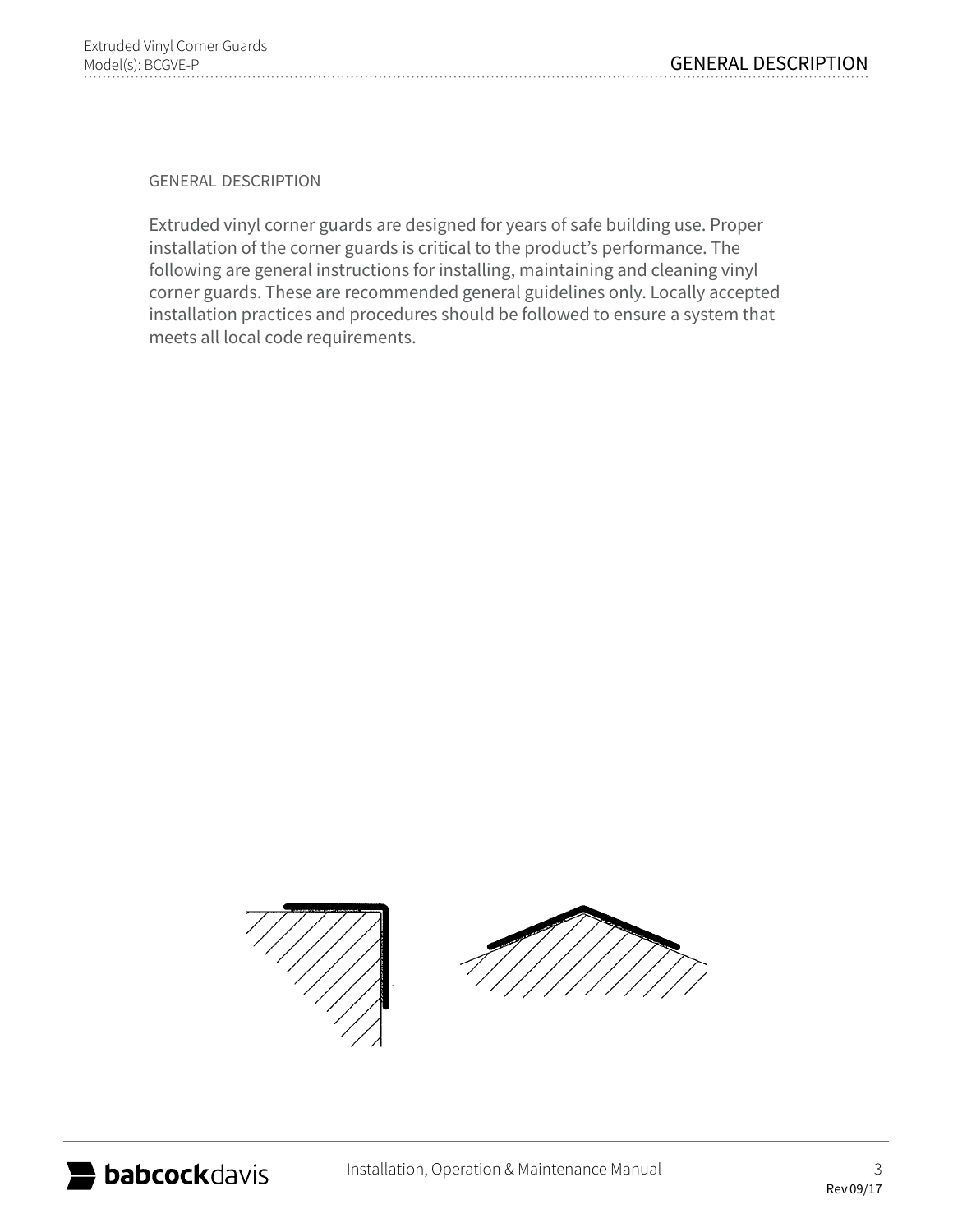### installation

Preparation: Verify that all products listed on the packaging slip are included in the package. Check the products for damage. If product is damaged, contact customer support immediately to report a freight claim.

*Product must be installed at a minimum of 65°F (18°C) to ensure proper adhesion.*  Store material in a clean dry place where the temperature is maintained above 50°F (10°C) and is not allowed to exceed 100°F (38°C). Do not store in exposed sunlight. Walls and rooms should be maintained at a minimum of 65°F (18°C) for at least 48 hours prior to installation. Acclimate materials to normal building conditions for at least 24 hours before cutting and installing.

**Step 1** This series of corner guards is supplied with a closed-cell foam adhesive tape applied to the inner surface of each wing. The adhesive tape is applied to the full length of the corner guard, see **fig. 1**.

The corner guard is pre-cut at the factory and requires no further trimming. If it is necessary to alter the corner guard length, use a fine tooth carbide tipped blade. All cuts must be square and deburred.

**Step 2** The adhesive foam carrier is flexible and will conform to fill small surface irregularities, however, this corner guard series is not recommended for installation on rough surfaces. Proper adhesion to the intended substrate requires contact with the maximum surface area possible. Do not attempt to install on corners that require more than light finger pressure to make contact.

Important: The surface to which the corner guard will be applied must be clean and free of dust, oils, adhesive residue, or any foreign material that might interfere with the adhesive bond.

- **Step 3** Select the mounting location and test fit the corner guard by holding it in place before exposing the adhesive. Make sure there is no interference with adjacent construction and correct any problems that might interfere with obtaining full surface contact.
- **Step 4** Remove the paper release liner from each adhesive tape. Do not handle the exposed adhesive or allow it to become contaminated with foreign matter or materials that might reduce the adhesive bond.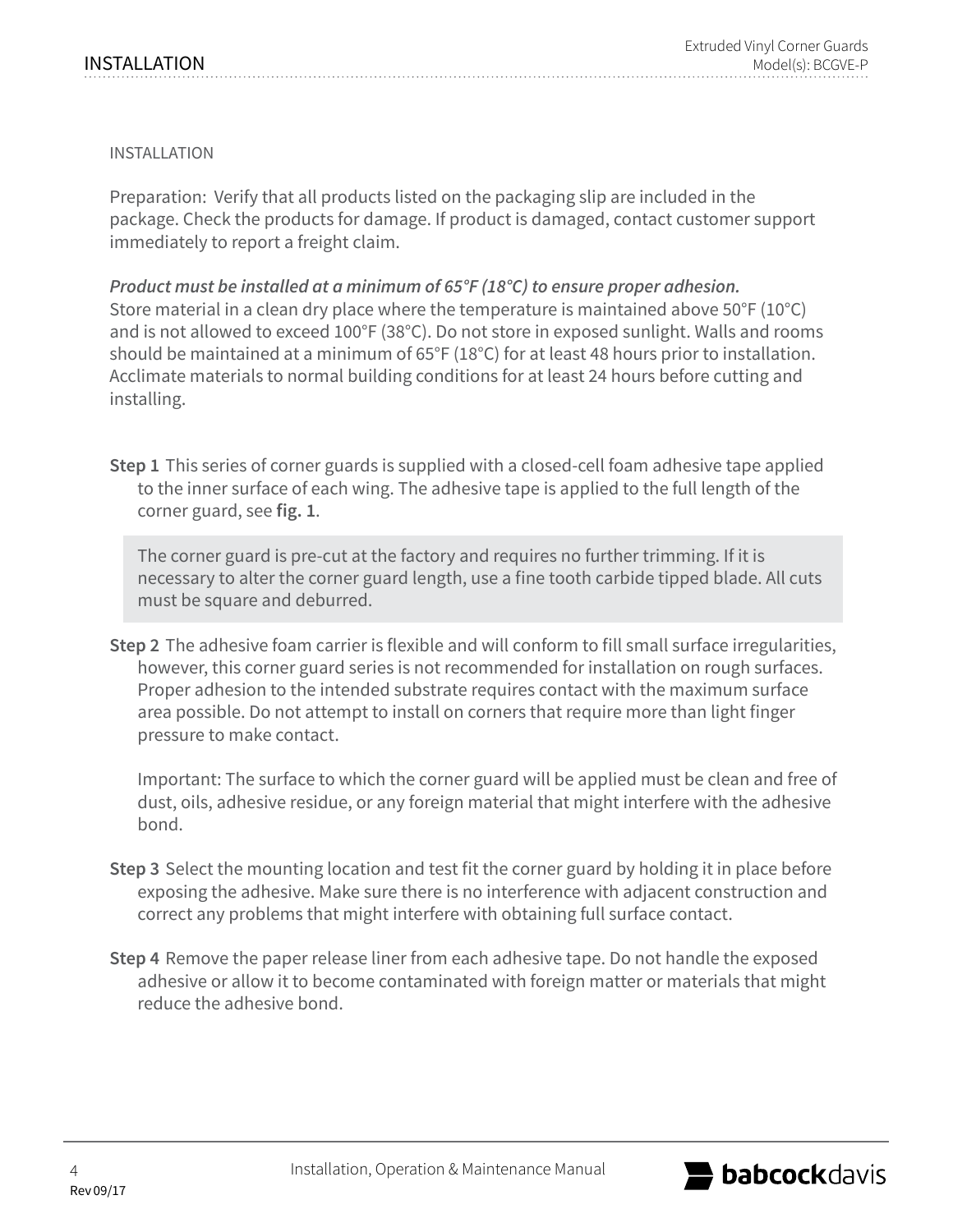## installation

There are many ways to apply the corner guard. Regardless of how it is accomplished, a critical step in the process is making firm contact between the substrate and adhesive on both wings. One method that can be used to avoid misalignment is to remove one liner completely and peel the second back just far enough to allow it to be grasped and removed with the corner guard in place, see **fig. 2a** and **2b**. Install by resting the face with the liner lightly against the wall and then seat the face with the exposed adhesive tightly in place. Once secure, grasp the liner and carefully pull downward and outward to peel it from the adhesive. Do not use this method if the liner left in place has nicks or tears that may cause the liner to tear before it's removed completely.

**Step 5** Seat firmly in place by using a roller to apply pressure to the full surface area of the corner guard. Choose a roller that will not damage the exposed surface.

**Step 6** Discard the release liners.

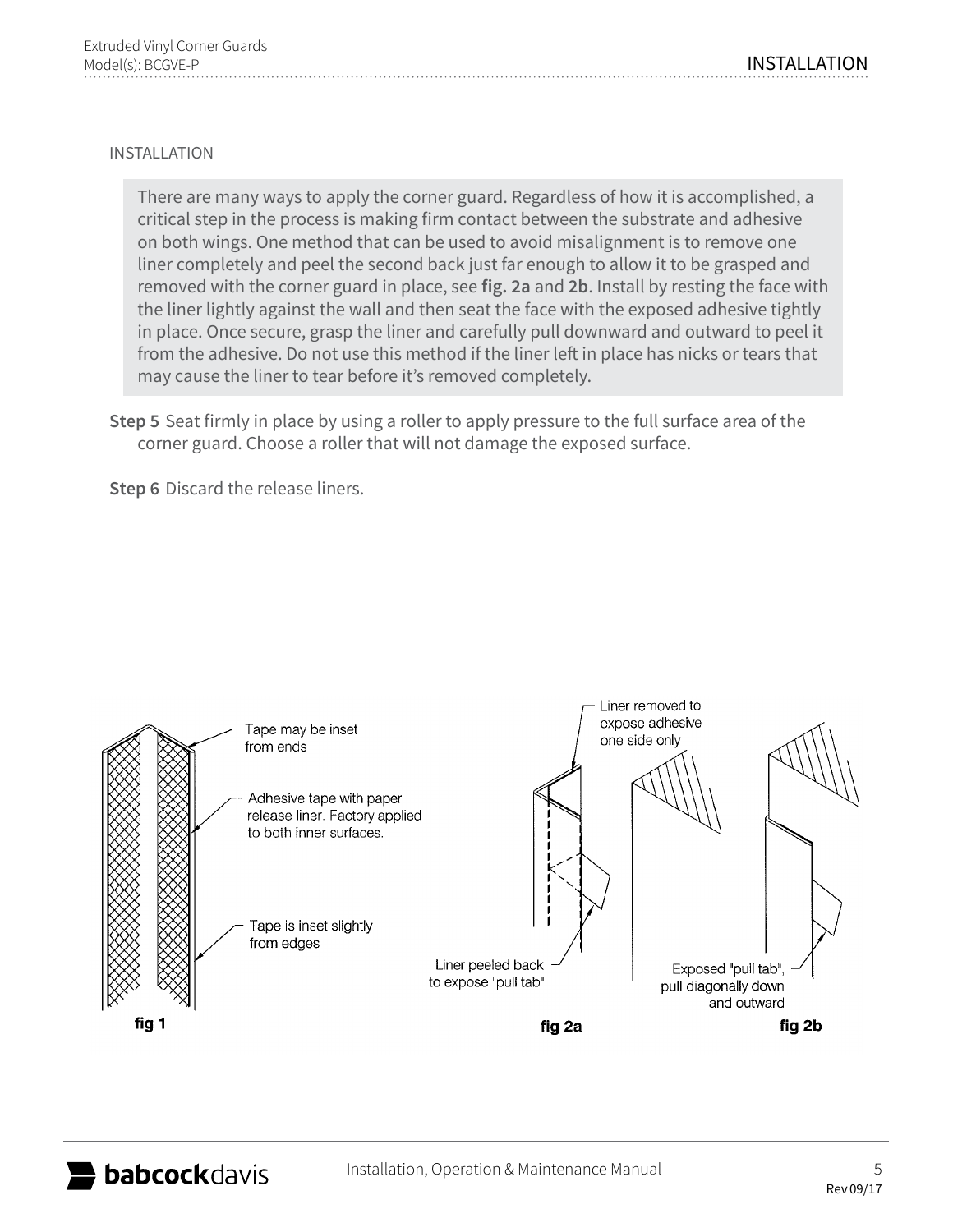**MAINTFNANCF** 

- Do not use ammonia based cleaner, powdered cleaners or bleach; they can leave a residue if not rinsed properly. Use a liquid cleaner, such as SoftScrub without bleach, Fantastic, 409, etc., on a sponge or a soft cloth; use a stiff bristle brush to remove heavy dirt from the textured surface if necessary. Always rinse with clean water and dry with a soft cloth.
- For heavy-duty cleaning (graffiti, etc.) use a stronger cleaning agent, such as "Crown Anti-Vandal Spray", or the equivalent. Follow the same procedures noted above, always rinsing all areas thoroughly in clean water and drying completely.
- Do not use water with extremely high temperature and do not use steam to clean vinyl because it may cause blistering and/or warping.
- Do not use abrasive cleaners or other cleaning implements, such as steel wool or cleaning pads, as they may mark or gouge the material.
- To add luster and additional protection, you can apply a thin layer of a vinyl enhancer, such as Pledge.
- Please contact manufacturer for technical support questions and/or replacement parts such as repair kits.

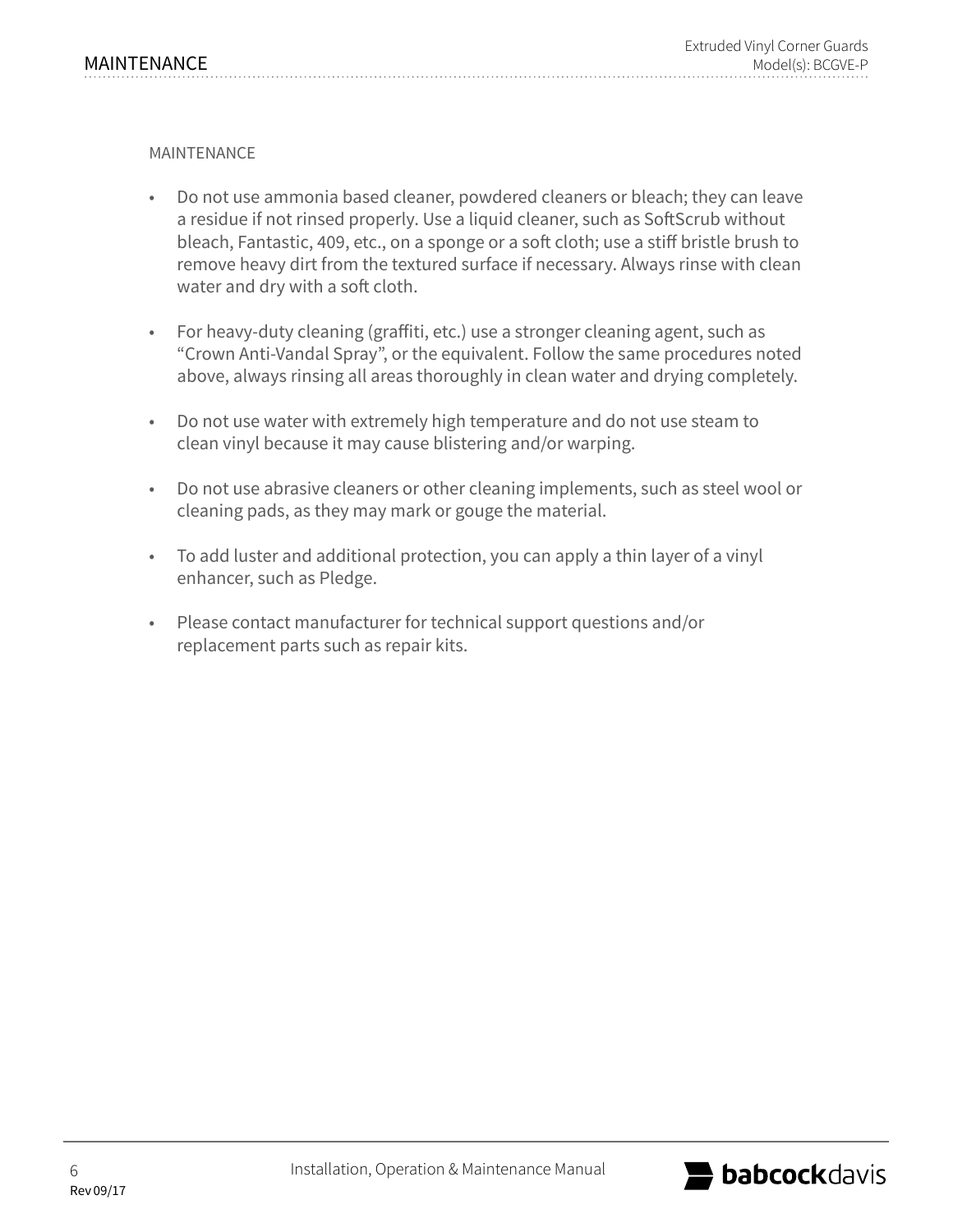standard warranty

Babcock-Davis warrants all Wall and Door Protection to be free from manufacturing defects in materials, factory finishes and workmanship for a period of five (5) years from the date of shipment. Should a product fail to function in normal use within this period, Babcock-Davis shall furnish a replacement or new part at Babcock-Davis's discretion. Failure to use product in methods consistent with Babcock-Davis product manuals shall relieve Babcock-Davis of any liability. Our liability under this warranty excludes installation or removal costs involved in the product replacement and excludes any responsibility for incidental or consequential damage of any nature.

> For warranty support and registration please visit **www.babcockdavis.com/support**

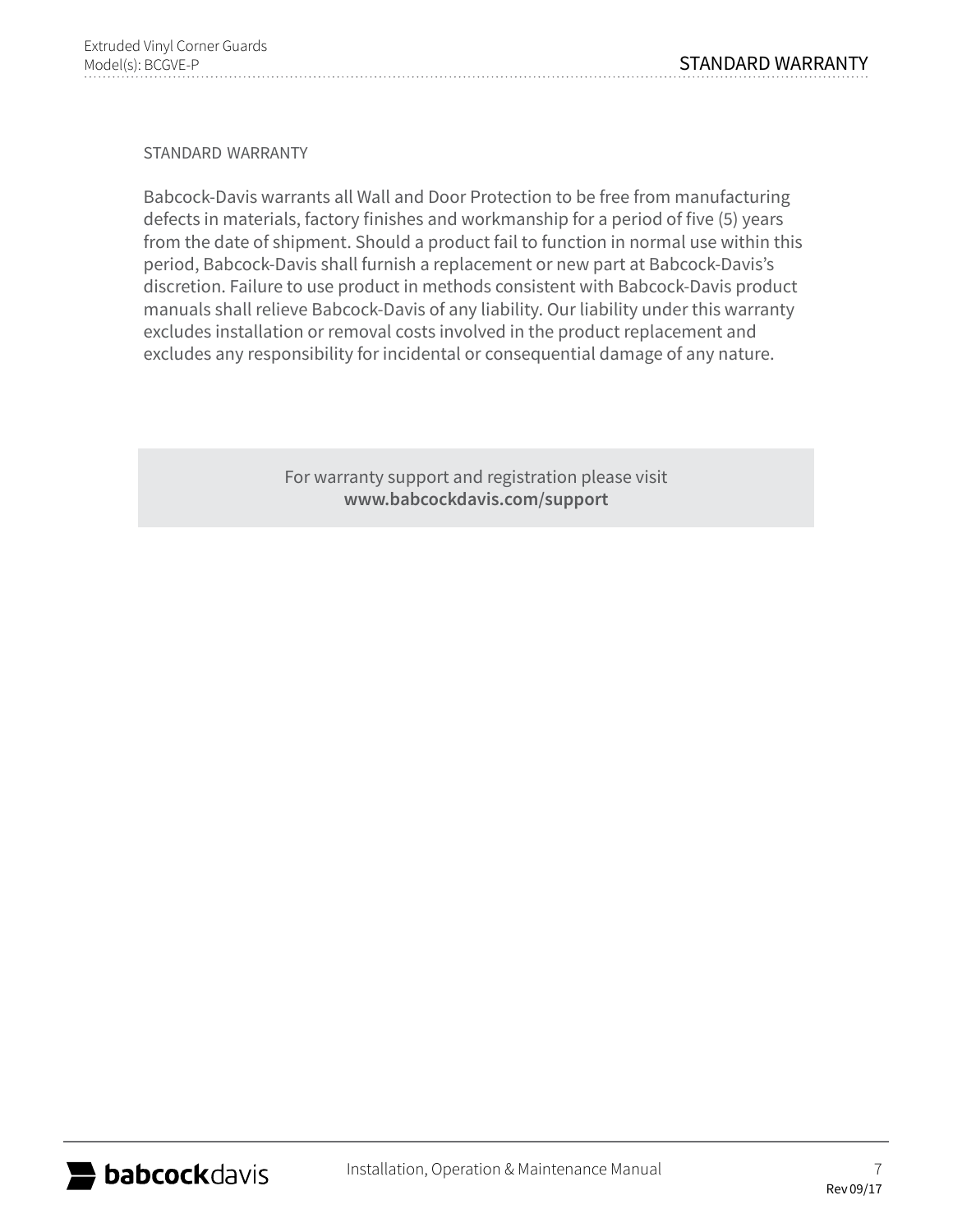factory assistance

Babcock-Davis engineers and manufactures Wall and Door Protection for worldwide customers. Our products are an integral part of commercial projects to prevent damage and safeguard your building investment. Recognized as an industry leader, Babcock-Davis has been relied upon by building and construction professions for over 100 years and we pride ourselves in offering exceptional technical support.

Please do not return any product before discussing your application problem with a Babcock-Davis representative and obtaining a Return Authorization.

Your Babcock-Davis representative is eager to help you. Please feel free to call your representative or contact Babcock-Davis to discuss your application.

Babcock-Davis 9300 73rd Avenue North Brooklyn Park, MN 55428

Phone: 888.412.3726 Fax: 888.312.3726 Email: info@BabcockDavis.com